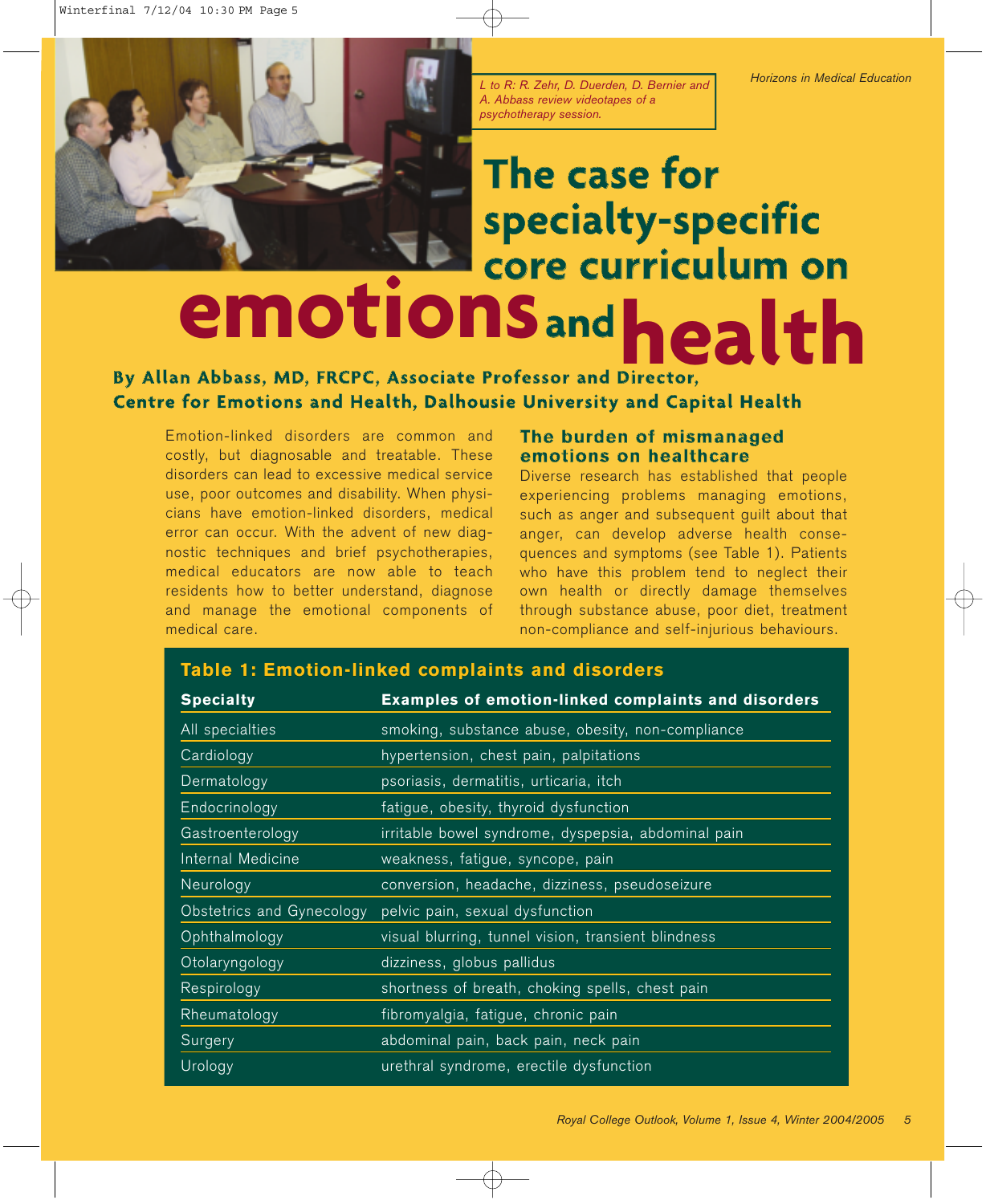Thus, patients with these problems are high users of medications and emergency, hospital and physician services. Because they do not take optimal care of themselves, they often end up in conflict with physicians prescribing care. Such conflict manifests in an increased rate of complaints and lawsuits from this group of patients, creating a challenging situation for the physician to manage.

These patients tend to frequent specialty clinics (and occupy positions on wait lists), looking for physical help for an emotion-linked set of problems. Specialists are often pressed or feel forced to investigate further despite the lack of suspicious history or physical findings. According to the study "Common symptoms in ambulatory care: incidence, evaluation, therapy and outcome" by K. Kroenke and A.D. Mangelsdorff, published in *The American Journal of Medicine* in 1989, 84 per cent of 567 common internal medicine complaints—such as chest pain, dizziness or weakness—yielded no new diagnosis and cost a great deal to investigate. A recent British study found that one quarter of all new specialty referrals studied resulted in no diagnosis. This included almost one fifth of surgical referrals and over one third of some medical specialty referrals.

To compound this healthcare burden, recent surveys show that many physicians and residents in specialty medicine themselves manifest problems managing emotions, often in the form of burnout. T.D. Shanafelt et al. found burnout was a significant factor in self-reported medical error in one study of residents published in the *Annals of Internal Medicine* in 2002. Thus, residents may have difficulty identifying emotional processes in patients they treat. Conflict, frustration, lack of treatment response, poor compliance and patient complaints can render practice unrewarding and even unbearable.

#### **Diagnosing and managing emotional problems**

The good news from recent research is that emotion-linked disorders can be directly diagnosed and, in most cases, treated. Videotaped research from the past 40 years by

H. Davanloo at McGill University, author of "Unlocking the Unconscious," has helped clinicians learn to diagnose emotional pathways in a given patient. Focusing on emotionally charged situations allows physicians to actively see the patient's visceral, physiological response. This allows a direct view of the functioning of this system and its links to any active somatic complaints or behavioural problems.

Among other treatment methods, short-term dynamic psychotherapy effectively treats many patients with problems such as functional dyspepsia, irritable bowel syndrome, depression, anxiety, self-injury and personality disorders. Several studies have shown that this treatment results in cost savings in the healthcare system through reduced medication, disability insurance claims, physician visits and hospital use. Identifying and addressing emotional processes can unburden the patient, physician and healthcare system.

#### **Developing the curriculum**

A combination of didactic teaching, case-based small-group seminars, videotape training, bedside teaching and other adjunctive methods tailored to specialties is recommended to address the learning needs described above.

An effective curriculum for residents should include didactic seminars that provide a general overview of emotion physiology and the somatic and behavioural patterns of emotion. These sessions should review common patterns of somatization through videotape illustrations of diagnostic procedures, allowing residents to see the direct effects of somatization on a patient's body. Tapes showing the physical experience of emotions in contrast to somatization would help residents understand the complex emotions that frequently lead to somatic presentations.

Other seminars should review physician self-care, time management, professional boundaries, conflict management and general theory on medical error, with emphasis on affective and cognitive dispositions. The role of team splitting, black and white thinking, cognitive biases and a physician's own style of managing emotions should also be covered.